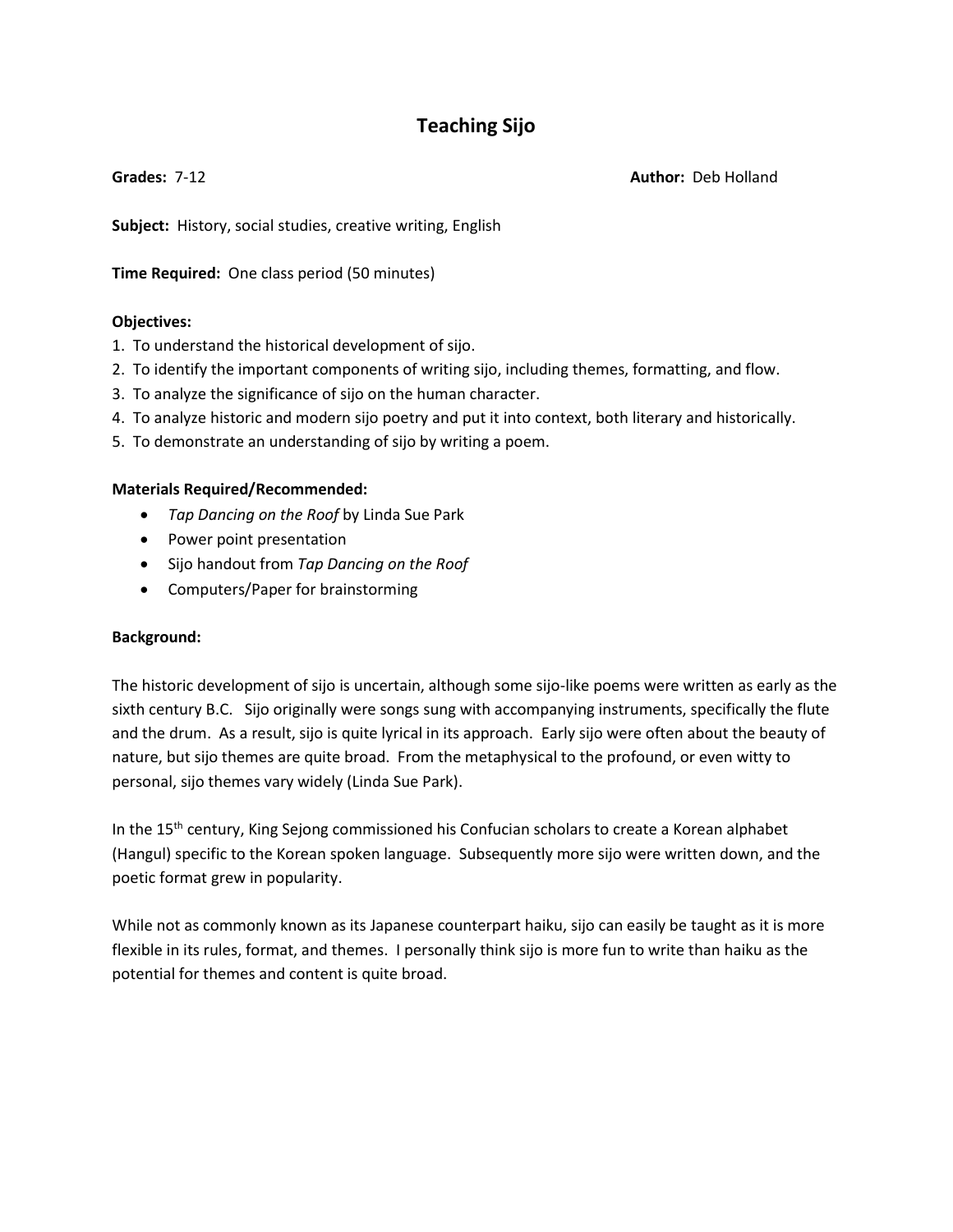The original intent of this lesson was to have students write a sijo that was acceptable for submission to the Sejong Cultural Society's sijo competition while also learning about the historical context of the poetry. Having taught this lesson several years now, my original intent has broadened to also teach an appreciation for sijo.

#### **Procedure:**

1. Read several sijo to the students from Linda Sue Park's book *Tap Dancing on the Roof.* Choose 4-5 poems from the book to read out loud to the students, or alternatively, project the sijo on the board via a document camera and have students read aloud. This introduces modern sijo in a fun, engaging manner.

2. Using the power point presentation from Lucy Park (edits by Deb Holland), go through the basic information of sijo. This includes history, format, and examples, both historic and modern. I also play a sijo chang from youtube (link included). [The power point includes sijo from D'Evelyn High School winners as this is my high school; feel free to add/adjust sijo.]

Side note for history: Take some time to read and discuss the historic sijo in the power point for its historic references yet still modern themes. I pay particular attention to *Hwang Chin-I's* sijo: read out of context, the sijo is about nature; read with a historical lens it references society, relationships, and human emotion. Put in historical context, the sijo is surprisingly complex, and students appreciate the "twist" that comes when they learn the sijo is about people.

3. Highlight the format of sijo, with either 3 or 6 lines, and the surprise twist in the last line.

4. Have students begin brainstorming ideas for their own sijo. Students can use computers or paper, their preference.

5. Have students complete and refine their sijo at home.

# **Evaluation:**

1. Have students write a sijo for evaluation. A teachers' individual evaluation can be based on completion, syllable count, its uniqueness, or even the cleverness of the twist.

2. If a student wants to enter the sijo competition through the Sejong Cultural Society, I take a closer look at the syllable count, cadence, and flow. I encourage all of my students to treat the assignment as if they were going to submit their sijo to the competition.